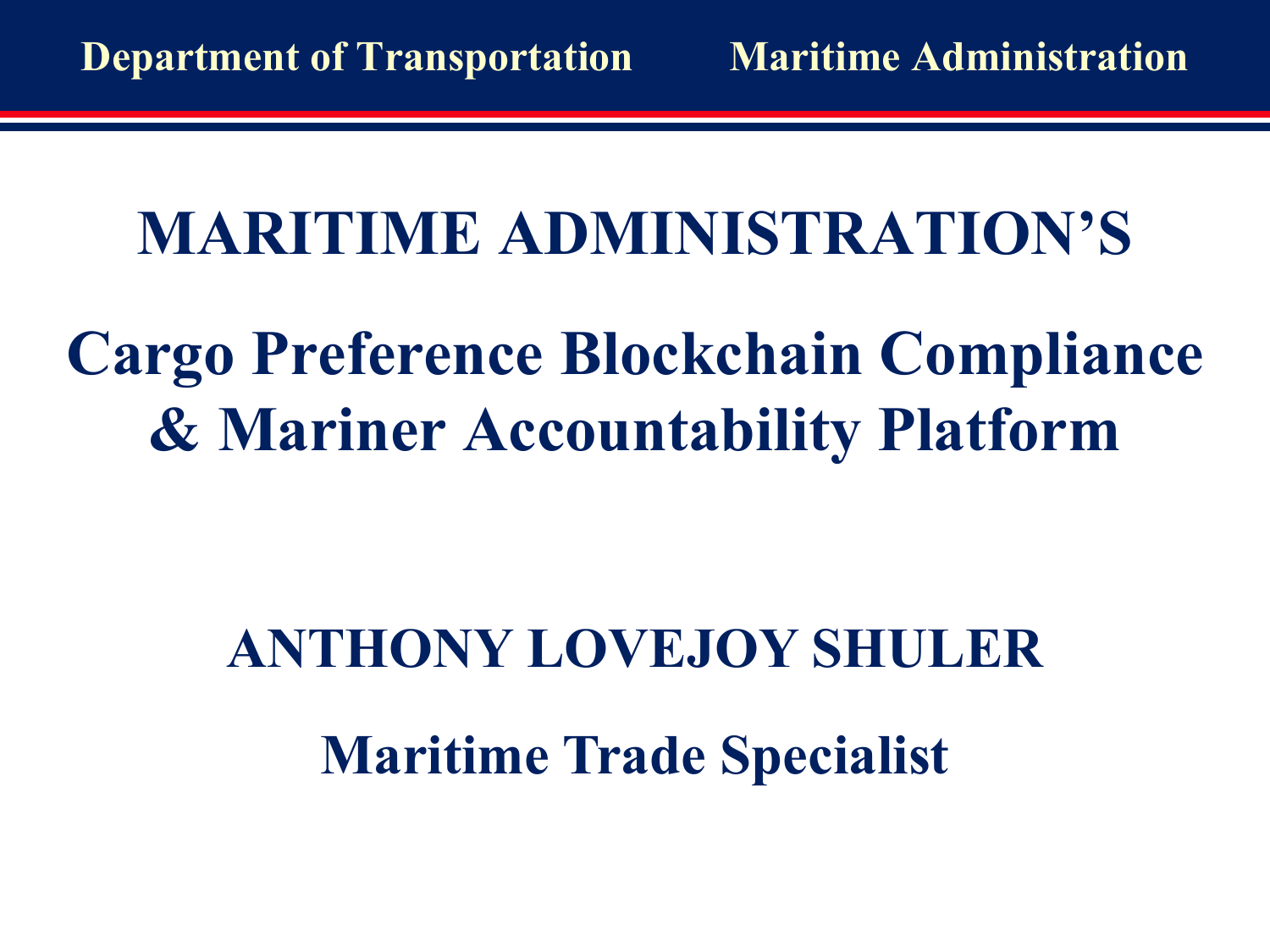## **Current Impediments**

- $\triangleright$  Fellow Federal Agencies are not all aware of Cargo Preference laws and the corresponding legislative mandates
- $\triangleright$  Communication and coordination amongst Federal agencies is limited, if not nonexistent, in most cases
- $\triangleright$  The current system is paper based and requires manual input of shipping data from pertinent documents (ie bills of lading) into multiple systems (ie Microsoft Access and Excel)
- $\triangleright$  We don't know what we don't know
	- $\triangleright$  What are all the agencies involved in international maritime commerce?
	- $\triangleright$  For those who are we are not aware of, are they aware of and following our cargo preference laws?
	- $\triangleright$  How many mariners do we have currently licensed and actively sailing?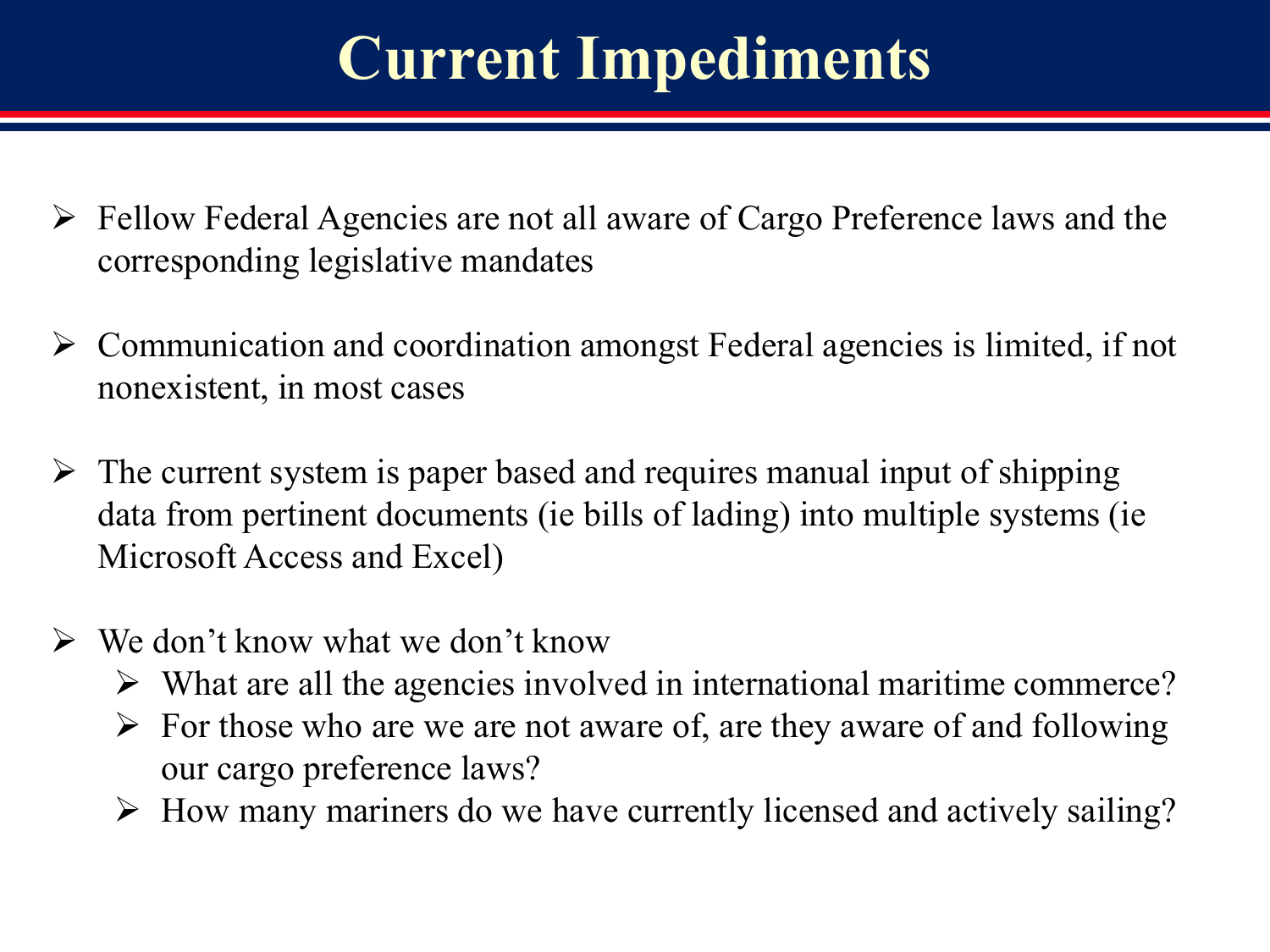#### **Solution**

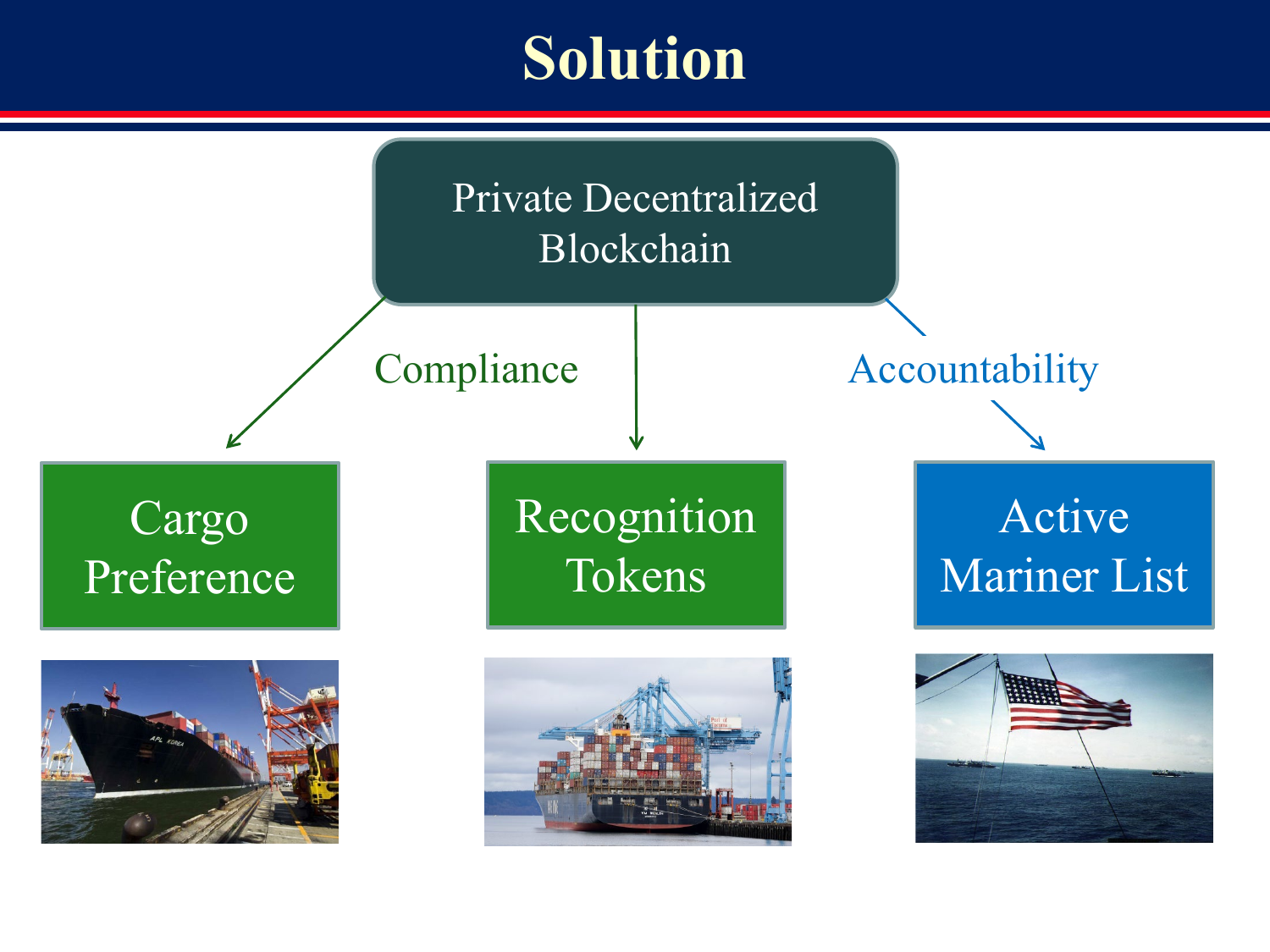#### **Architecture**

#### \*HyperLedger/TradeLens \*SmartCard/Modified TWIC \*IBM Cloud \*Token (Recognition) \*Shared Documents \*APIs

Enters Blockchain/TradeLens/IBM Cloud

-Encryption; Tokens Created

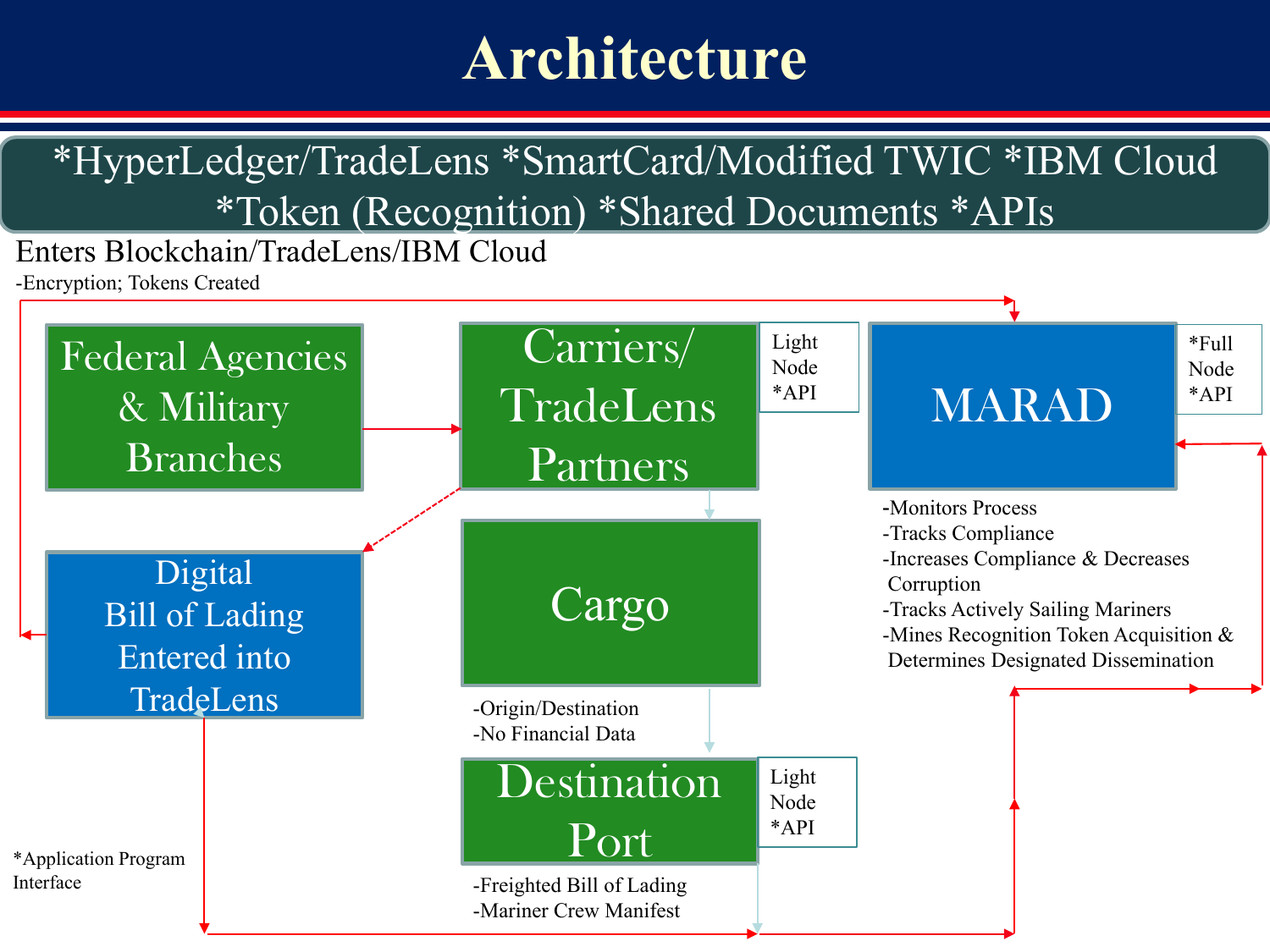# **Underlying Technology**

- $\triangleright$  TradeLens is an open and neutral industry platform
	- $\triangleright$  Advances cross-industry blockchain technologies
	- $\triangleright$  Enables the sharing of real-time, end-to-end supply chain information
	- $\triangleright$  Transfer trade documents across organizations enabling automation
	- $\triangleright$  Improve physical and financial asset management
	- $\triangleright$  Uses open standards, open documentation, and interoperability delivered by the IBM Cloud
	- $\triangleright$  Currently over 160 participants using platform as of October 24, 2018  $\triangleright$  Includes small ocean carriers and NDAs signed with large ocean carriers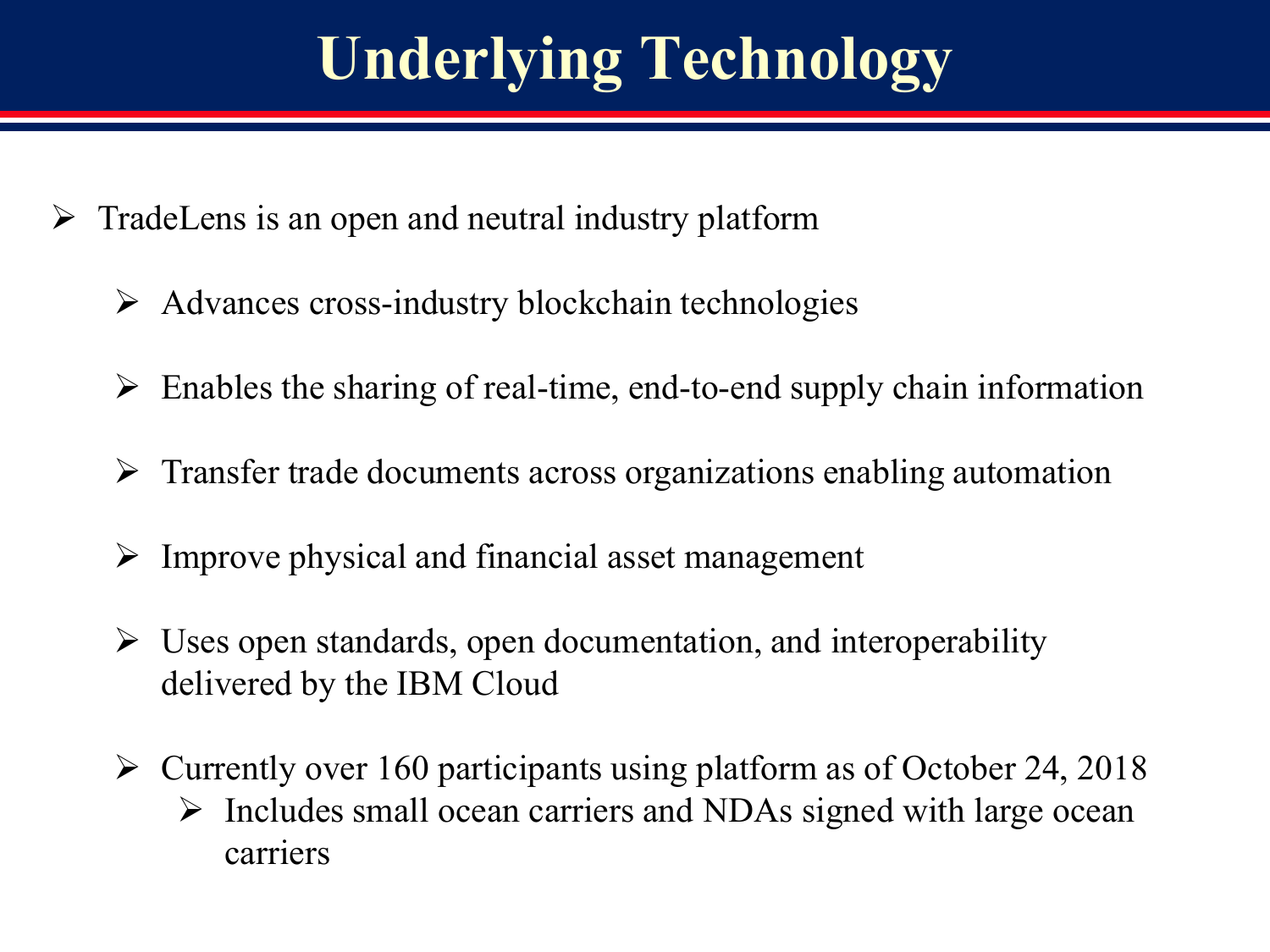#### **TradeLens**

- $\triangleright$  TradeLens is comprised of three primary layers:
	- $\triangleright$  Network
		- Carriers, shippers, customs, possibly MARAD, etc who connect and provide data to the platform
	- $\triangleright$  Platform
		- $\triangleright$  The blockchain/hyperledger itself
			- $\triangleright$  Datasets and documentation
	- $\triangleright$  Application
		- $\triangleright$  TradeLens and participants' own APIs and applications, and is built upon the blockchain in the form of Smart Contracts
	- $\triangleright$  TradeLens is aware of other blockchain projects, like E-bills of lading projects, and welcome all to integrate with TradeLens
- $\triangleright$  IBM is improving TradeLens to interoperate with Enterprise Resource Planning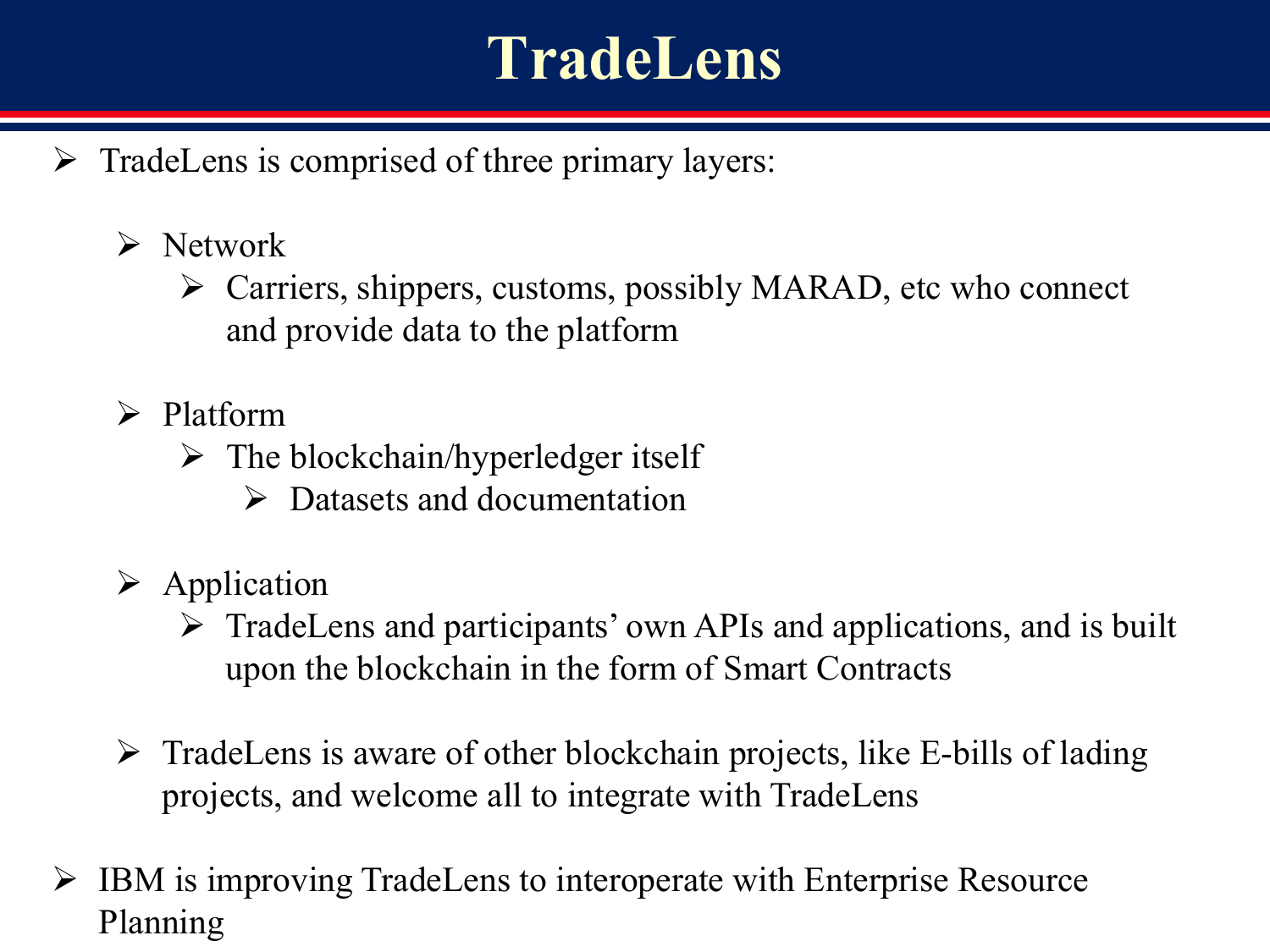#### **Private**

- $\triangleright$  Private
	- Access to the MARAD/TradeLens Blockchain Platform will require a private key
	- $\triangleright$  Full Nodes
		- $\triangleright$  MARAD will serve as a Full Node
		- $\triangleright$  Have access to all data including bills of lading and other pertinent financial data
		- $\triangleright$  Will have a full visual of all government freight tenders and awards enhancing the government's ability to negotiate with US Flag carriers and do better logistical planning
		- $\triangleright$  As more carriers adopt blockchain technology, the growth of our visibility and awareness
	- $\triangleright$  Light Nodes
		- $\triangleright$  US Flag Carriers and Destination Ports will only have access to Origin/Destination, Vessel Name and IMO, Freight Type, Freight Weight, and Cubic Meters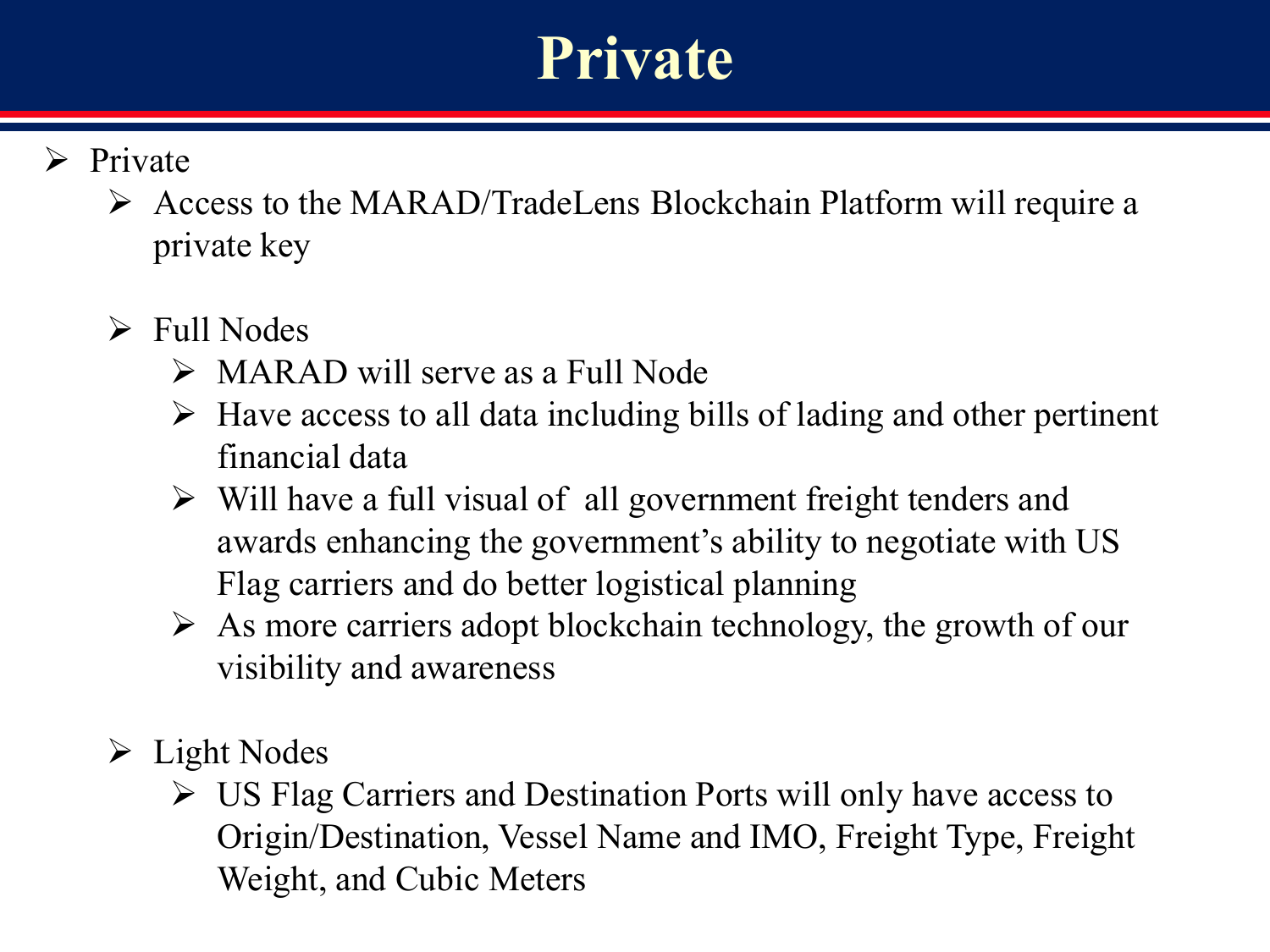#### **Decentralized**

- $\triangleright$  In a decentralized blockchain system, multiple devices store information and are interconnected.
- $\triangleright$  Storing data in this way provides tremendous cybersecurity benefits, since a single access point to the system does not exist.
	- $\triangleright$  MARAD and the logistics offices of every government agency will serve as nodes
		- $\triangleright$  The role of a node is to support the network by maintaining a copy of the everchanging blockchain in real time
		- $\triangleright$  A node can either be a communication endpoint (MARAD) or a point of communication redistribution (Carriers and Ports) linking to other nodes.



 $\triangleright$  Every node on the network is considered equal, however certain nodes have different roles in the manner in which they support the network. For example, not all nodes will store a full copy of a bill of lading or validate transactions.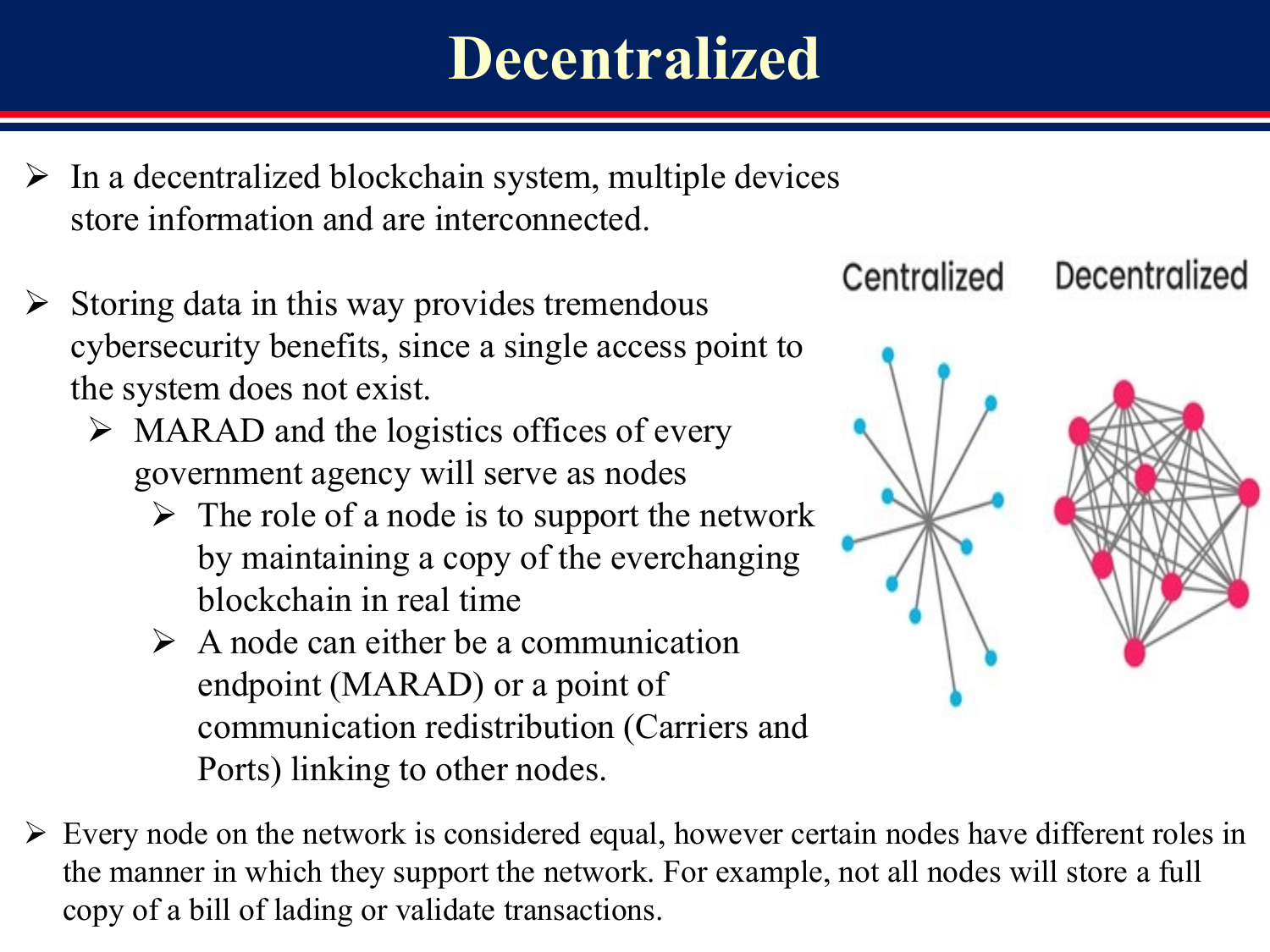#### **Active Mariner Database**

- $\triangleright$  Freighted Bills of Lading and Official Crew Manifest will be sent electronically to MARAD via MARAD/TradeLens Blockchain
- $\triangleright$  There is currently no resource that provides a real time accurate account of active mariners currently manning US Flag Vessels
	- $\triangleright$  No accurate account of mariner availability for war time necessities
	- $\triangleright$  Coast Guard only keeps track of those who acquire or update their license
	- $\triangleright$  Skews mariner pool assessment negating proper war time planning or peace time awareness

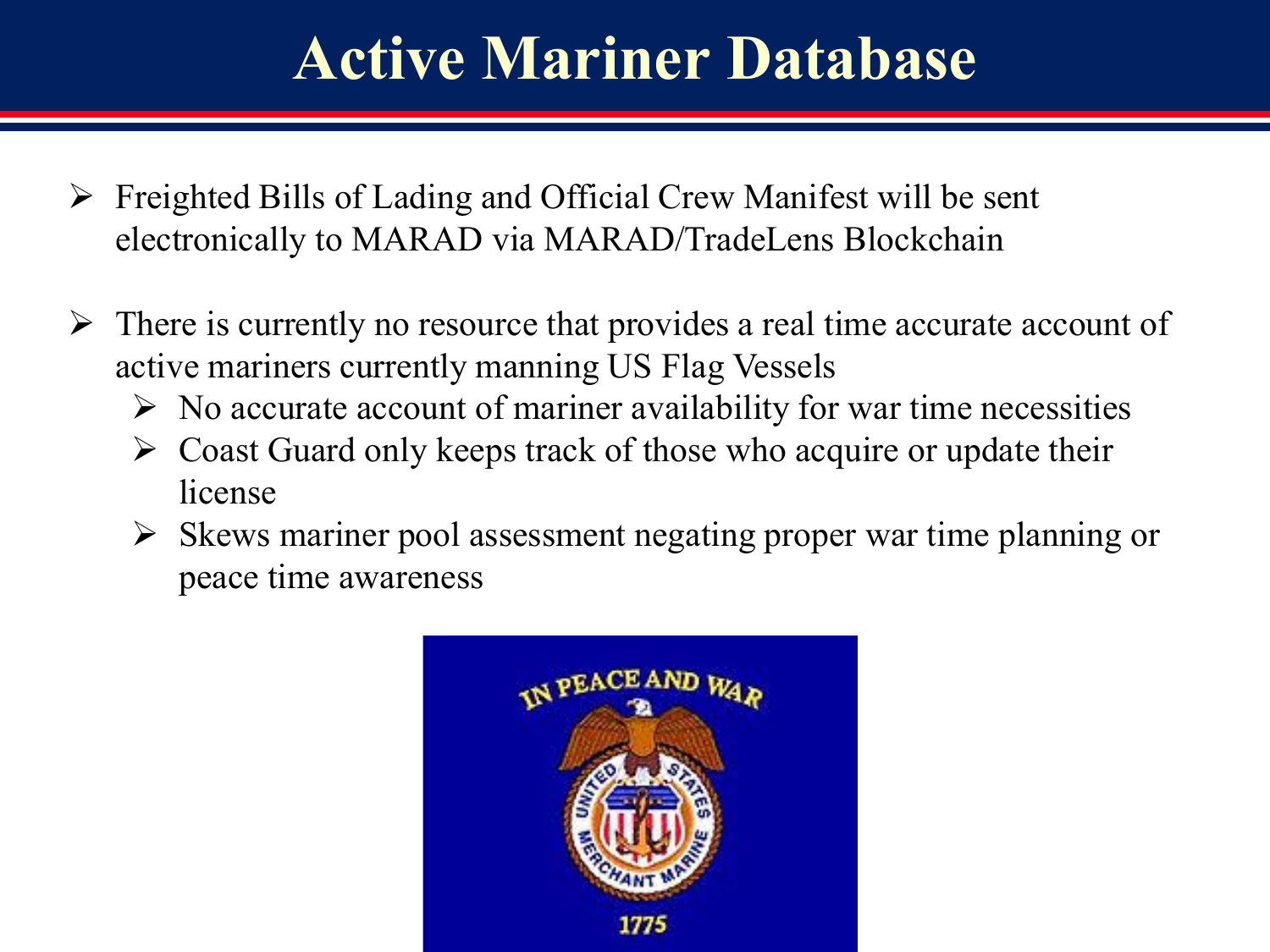#### **Proof of Stake Token Mining**

- $\triangleright$  Proof of Stake was first suggested on the bitcointalk forum back in 2011, but the first digital currency to use this method was Peercoin in 2012, together with ShadowCash, Nxt, BlackCoin, NuShares/NuBits, Qora and Nav Coin.
- $\triangleright$  MARAD will mine tokens just by having computers running with limited computer power needed
- $\triangleright$  Provides increased protection from a malicious attack on the network.
	- $\triangleright$  Executing an attack would be much more expensive requiring the attacker to own the majority of all tokens created, meaning the attacker suffers severely from his/her own attack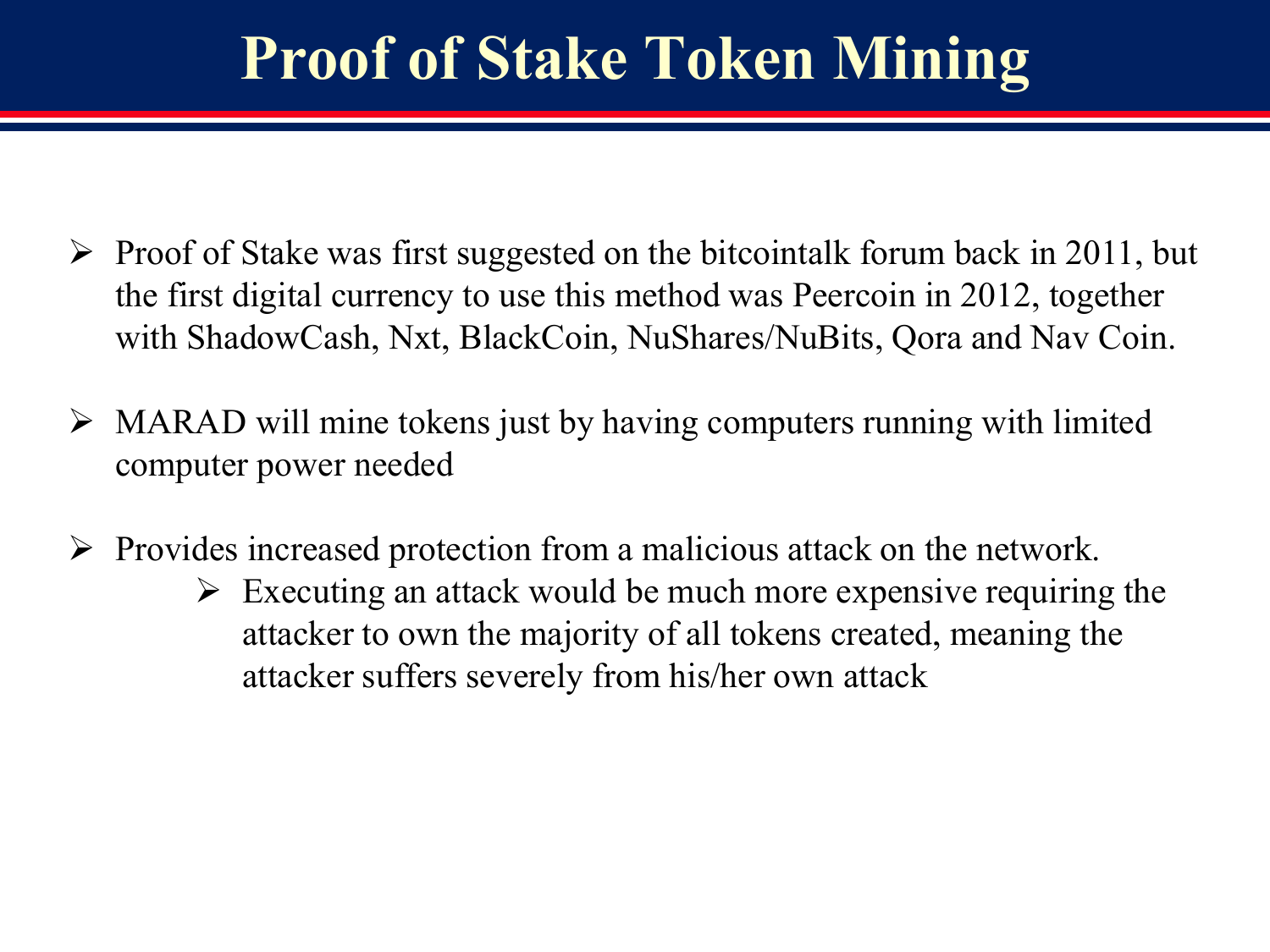## **Recognition Tokens**

- $\triangleright$  Unlike traditional coin offerings with a monetary value tied to it, coins mined within MARAD's Blockchain System value would be in the area of Recognition
- $\triangleright$  All coins mined by MARAD will be stored with and allocated by MARAD
- $\triangleright$  Coin distribution coinciding with corresponding legislative mandates will be as follows:
	- $\triangleright$  Civilian Agency Cargo and Food Aid
		- $\triangleright$  For every .1% over the 50% compliance, one (1) Recognition Token will be awarded
	- $\triangleright$  Military and Ex-Im Bank
		- $\triangleright$  For every .1% over 90% compliance, one (1) Recognition Token will be awarded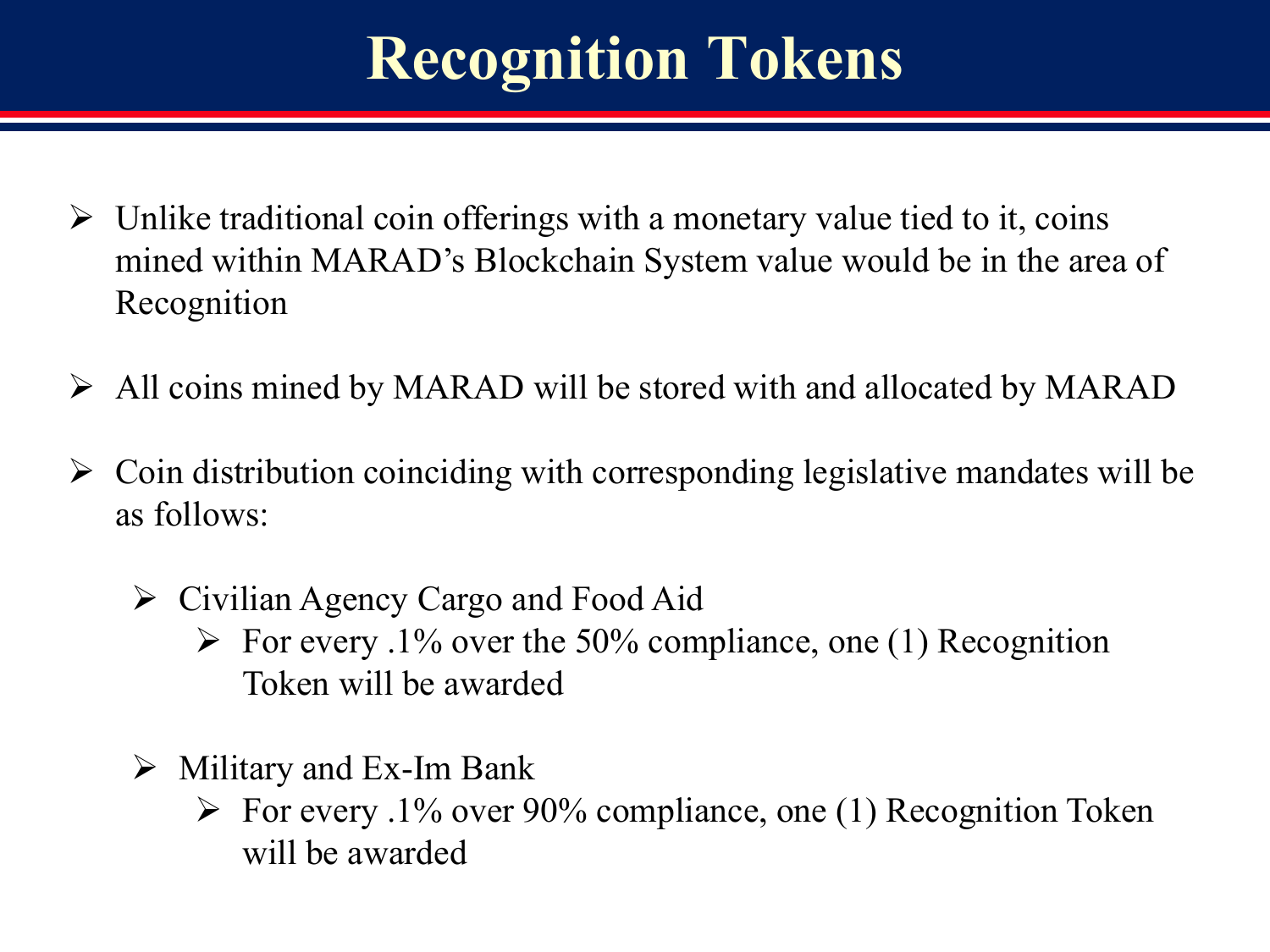## **Recognition Tokens (cont.)**

- Token accumulation will be tracked perpetually from the start of the program to infinity and beyond
- $\triangleright$  Provides a fun, innovative, real time account of where each agency is in cargo preference compliance
- $\triangleright$  Although total token accumulation will be tracked throughout the life of the program, a new yearly tally will start at the beginning of each new fiscal year
- $\triangleright$  On top of a real time Token counter being showcased on the Cargo Preference webpage, yearly award ceremonies could be held to award the Agency, and arm of the military, who sourced US Flag the most above their minimum mandates
- US Flag Carrier Token accumulation numbers will be used to create an equitable pecking order of US flag service, enabling tiered carrier preference based on performance and not favoritism in the least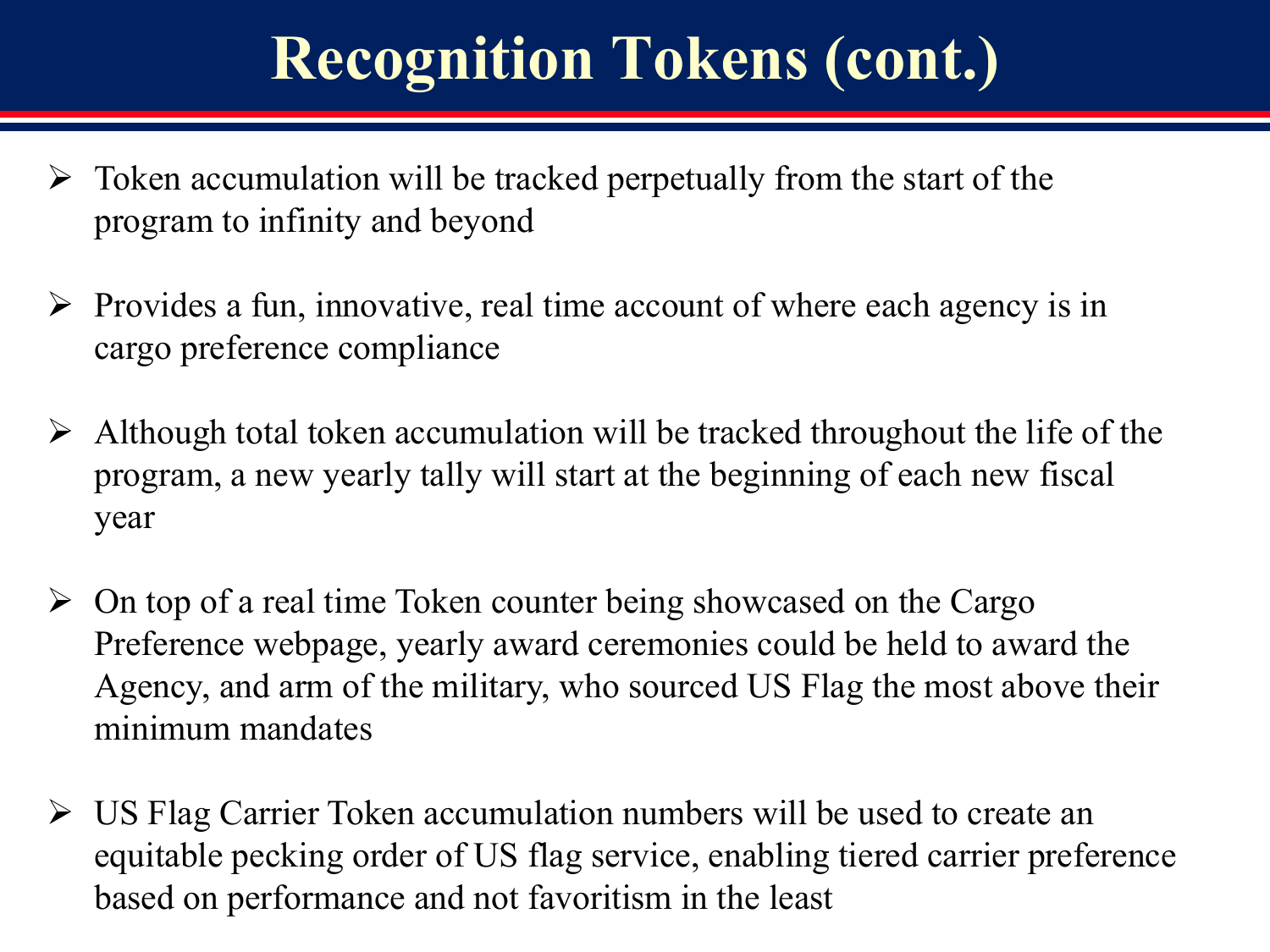#### **Summarized Benefits of Adoption**

- $\triangleright$  A fun and innovative education and outreach campaign tool to inform fellow government agencies about cargo preference laws, while also providing a mechanism to make compliance seamless
- $\triangleright$  A real time account of cargo preference compliance standings enabling meaningful useable data analytics
- $\triangleright$  A real time account of actively sailing mariners, Strategic Sealift Officers, and all mariners within the Coast Guard Merchant Mariner Credential List
- $\triangleright$  Through the universality of technology, seamlessly form and nurture relationships, and their corresponding open channels of communication, amongst fellow government agencies
- Automate data accumulation and management freeing man power to do industry, agency and congressional outreach and education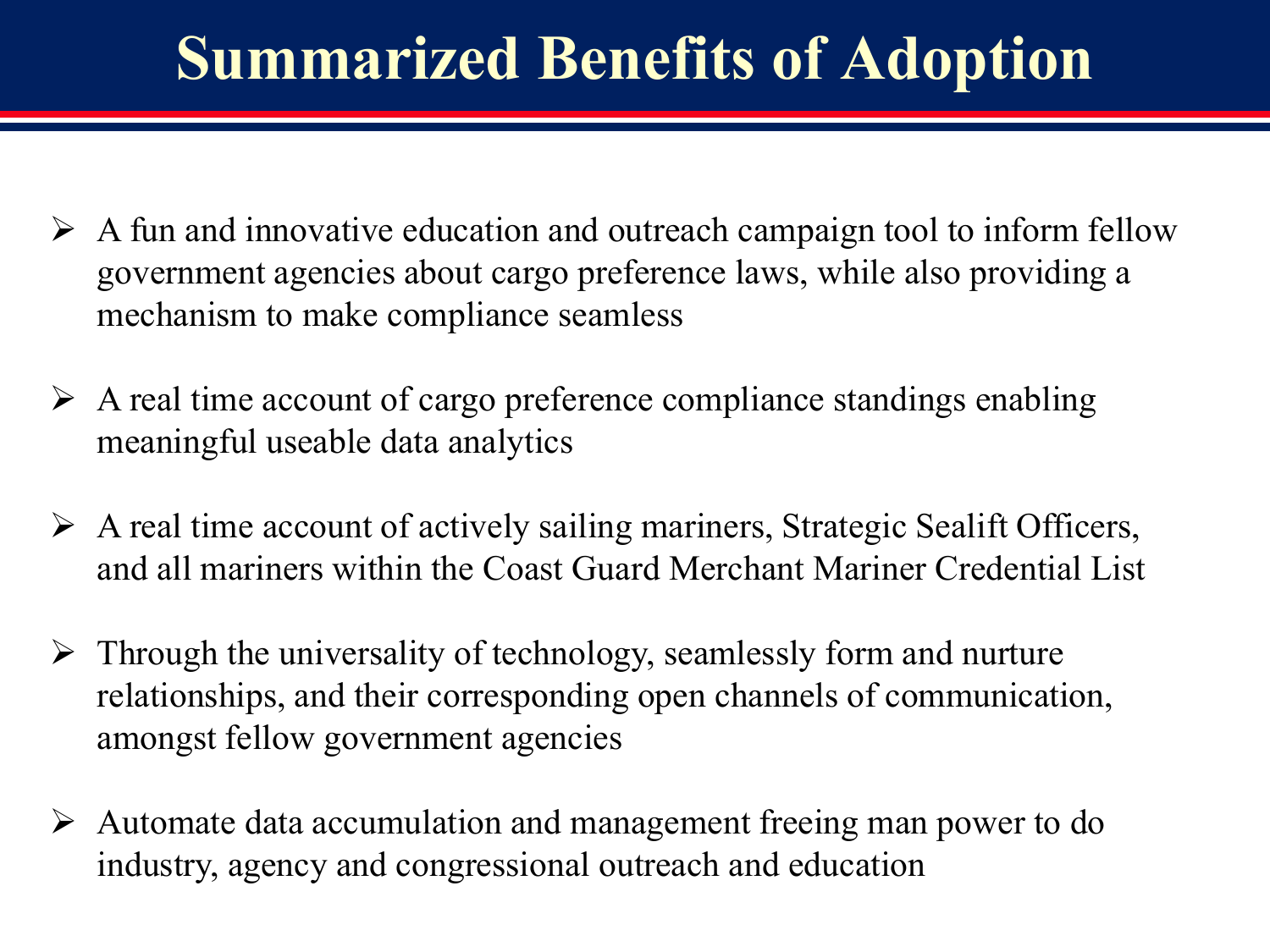## **Dedicated Cargo Source & Mariner Stimuli**

#### **Cargo Preference**

- *1904 Act requires 100% compliance for military cargoes*
- *1954 Act requires 50% compliance for civilian cargoes*
- *Public Resolution 17 (1934) requires 100% compliance under certain EXIM Bank transactions:*
	- *~ Direct loans regardless of term or amount and*
	- *~ Guarantees valued over \$20,000,000 or with repayment terms greater than seven (7) years*

*Total estimated cost to the US taxpayer of ~\$300M*